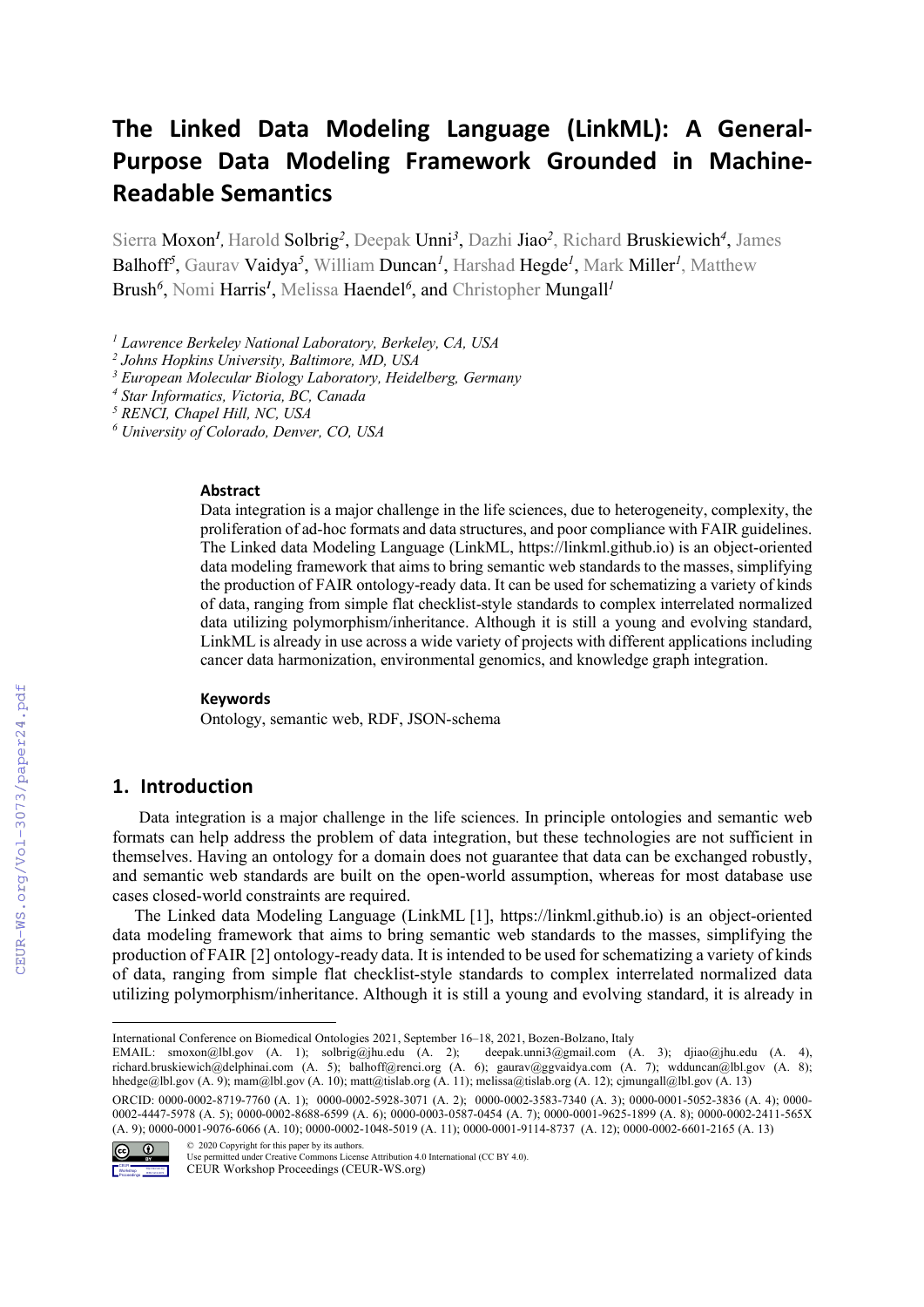use across a wide variety of projects with different applications including cancer data harmonization, environmental genomics, and knowledge graph integration.

## **2. LinkML Structure**

LinkML is designed to fit in well with frameworks familiar to most developers and database engineers -- JSON files, relational databases, document stores, Python object models -- and at the same time provide a solid semantic underpinning by mapping all elements to RDF URIs. LinkML's formal RDF-based framework allows semantics to hide in plain sight, while also making it easy for both domain and technical experts to design schemas in a shared platform.

An example of a simple schema represented in LinkML is shown in Figure 1.



**Figure 1**: An example of LinkML syntax.

The basic structure is a schema plus associated metadata (including namespace to URI mapping), a set of classes, plus their attributes. Classes follow object-oriented semantics rather than OWL semantics, and classes can be metaclasses -- i.e., a LinkML schema can be used to model the design patterns in an ontology, with instances being OWL [3] classes. Each element in the schema can be assigned URIs from existing vocabularies, allowing for increased integration via semantic web standards.

LinkML favors ontologies over free text and gives information meaning by establishing identity via resolvable URIs. The framework allows the modeler to model both open and closed world assumptions, and when operating in a closed world, provides ways to validate and constrain schema instances and their relations (in a variety of different modeling paradigms like JSON-Schema, SQL-DDL, etc.). In addition, the LinkML language itself reuses existing semantic standards. For example, it provides modelers with a variety of mapping terms from the Simple Knowledge Organization System Namespace (SKOS) [4] (e.g., the *broad mapping* relation, https://linkml.github.io/linkmlmodel/docs/broad\_mappings.html, implements the *broadMatch* predicate, https://www.w3.org/2009/08/skos-reference/skos.html#broadMat). These formalisms allow the flexibility to extend or reuse existing object definitions while at the same time easily mapping data to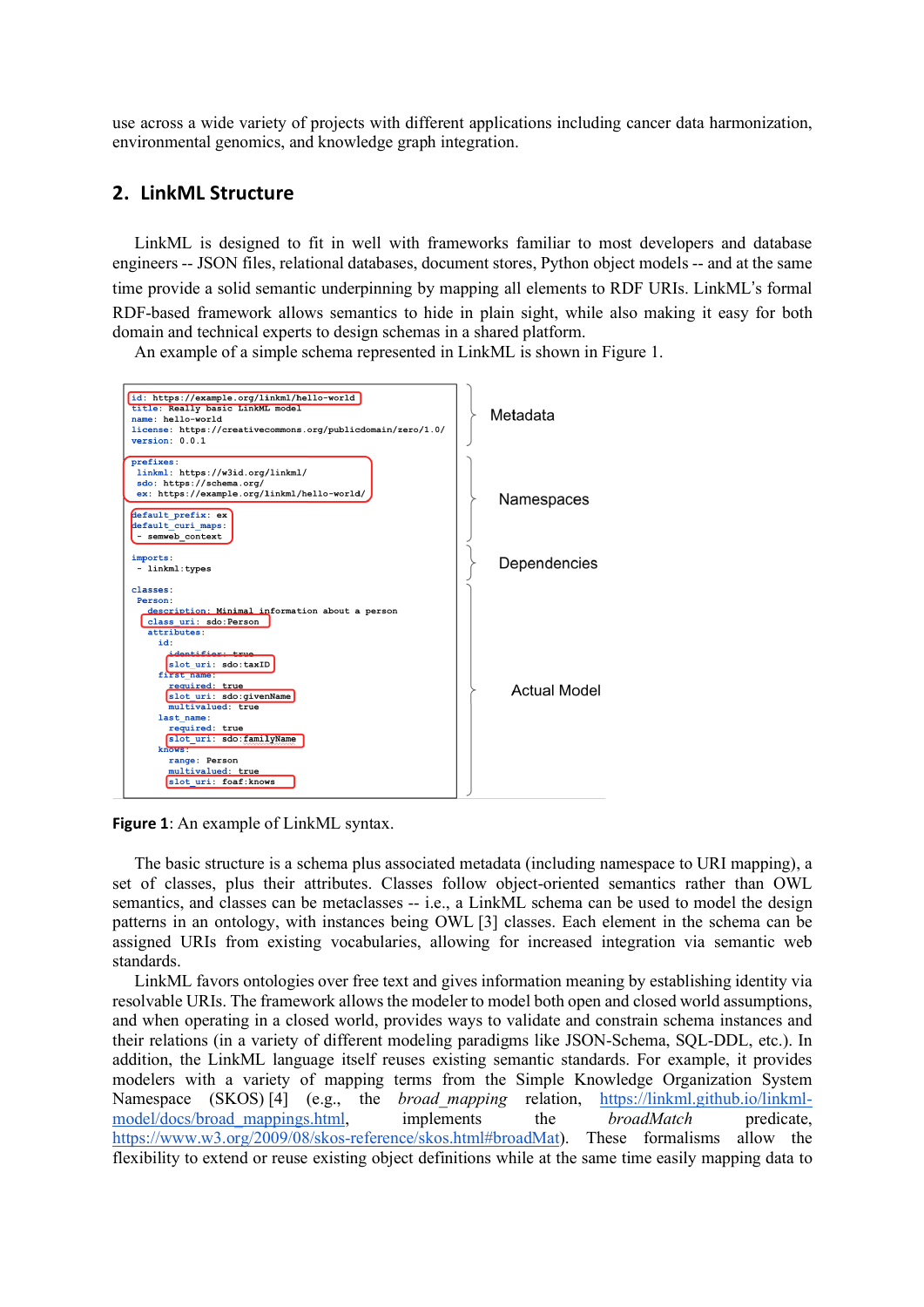existing standards where appropriate (e.g., a 'gene' object in one LinkML schema can be mapped

directly to another LinkML schema's representation of a 'gene' via 'skos:exact\_match' predicates.).

LinkML tooling is another important piece of this framework. LinkML generators provide automatic translations from the schema YAML to a growing number of other formats, including:

- JSON-schema<sup>[5]</sup>
- JSON-LD/RDF[6]
- SQL DDL
- $\bullet$  ShEx[7]
- GraphQL[8]
- Python data classes
- Markdown[9]
- UML diagrams[10]

This automated translation allows tooling from these frameworks to be easily reused and combined. For example, JSON-Schema provides robust validators, and these can be used for any LinkML schema.

The LinkML runtime provides loaders (https://github.com/linkml/linkml-runtime) and dumpers (https://github.com/linkml/linkml-runtime) to convert instances of the schema between these formats. And, because LinkML also generates (Python) class instances it provides a clear path to distributing data (via API or one of the formats native to LinkML like JSON, TSV, etc.) in the same well-defined format. LinkML tooling even auto-generates markdown documentation and UML diagrams from the schema YAML. The growing collection of LinkML schemas can be found at the LinkML schema registry (https://github.com/linkml/linkml-registry).

# **3. Use Cases**

LinkML is already being used in a range of projects, including:

- National Microbiome Data Collaborative (https://microbiomedata.org/, https://github.com/microbiomedata/nmdc-schema), for storing environmental microbiome studies, associated samples, biogeochemical and environmental parameters, and associated omics datasets and function predictions
- Center for Cancer Data Harmonization (https://datascience.cancer.gov/data-commons/centercancer-data-harmonization-ccdh, https://github.com/cancerDHC/ccdhmodel), for human patient and cancer sample data plus associated omics and imaging data
- The NCATS Biomedical Data Translator (https://ncats.nih.gov/translator, https://github.com/biolink/biolink-model), for integrating multiple knowledge graphs through the LinkML-authored Biolink schema
- The Alliance of Genome Resources (https://alliancegenome.org, https://github.com/alliancegenome/agr\_curation\_schema) for modeling complex model organism data for a persistent curation store
- The https://github.com/biodatamodels project, collecting schemas for core bioinformatics data formats, including GFF3

In summary, LinkML is a modeling framework that allows computers and people to work cooperatively: it is platform agnostic, compilable down to RDF, easy to use by both domain and technical experts, self-documenting and allows modelers to map common concepts to other welldefined resources and models. Most importantly, LinkML is a modeling framework that makes it easy to store, validate, and distribute data that is reusable and interoperable.